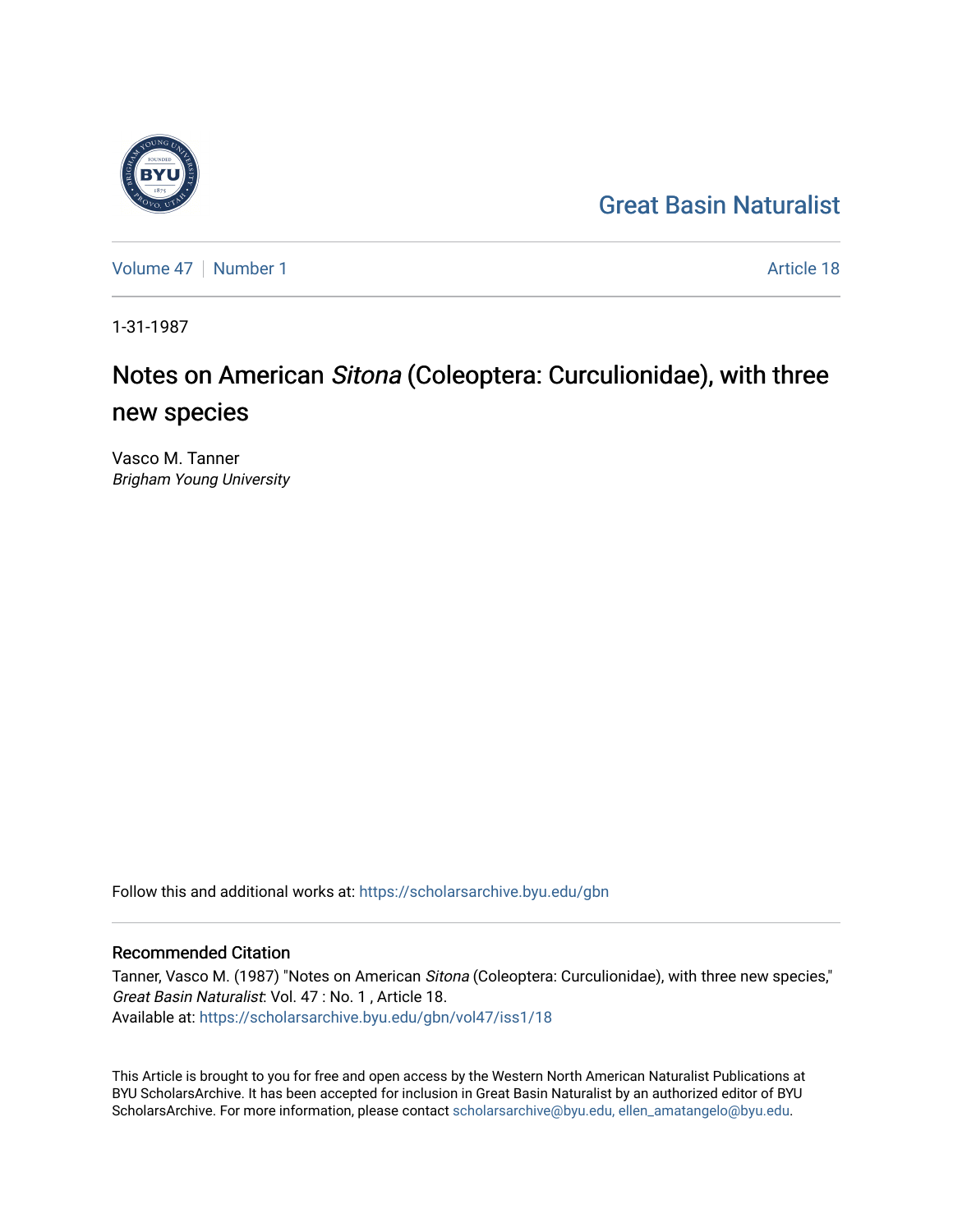#### NOTES ON AMERICAN SITONA (COLEOPTERA: CURCULIONIDAE), WITH THREE NEW SPECIES

#### Vasco M. Tanner

ABSTRACT.—Historical notes extracted from a taxonomic revision of American representatives of Sitona Germar are presented. Described as new to science are Sitona alpinensis (Utah to Northwest Territories), bruanti (Arizona), and oregonensis (Oregon to Washington).

#### Preface

The author (now 94 years of age) commenced a taxonomic revision of the weevil genus Sitona in 1954 and labored with it until January 1977 when advancing age prevented finalization of the manuscript. Because of the great effort he expended on this project, the family has requested that the introductory pages and the descriptions of new species be published as his final contribution to science in the journal he founded. Although some of the terminology is outdated, the introduction and descriptions are presented as he wrote them. The paratypes of alpinensis and oregonensis were distributed more than a decade ago; it is presumed that those not accounted for here are mostly in the U.S. National Museum and in the British Museum (Natural History). Treated in the unfin ished manuscript are 23 species; 4 are introduced from Europe, and 19 are regarded as native to America. A review of the full text of the manuscript is in progress.-Editor.

#### **INTRODUCTION**

The genus Sitona is rather large, containing between 90 and 100 valid species from the Palearctic and Nearctic regions. Casey (1888) described 16 species from the western United States, 10 of which are considered as valid species in this study.

A total of 23 species are dealt with in this treatise; four are introduced species. Sixteen native species were previously described, and three new species are proposed.

The weevil species assigned to the genus Sitona by Casey have been for many decades in a nebulous taxonomic state. Thomas L. Casey, the son of Brig. Gen. Thomas Lincoln Casey, graduated from the United States Military Academy at West Point in 1879 and was admitted to the Corps of Engineers. He re mained in the military service until his retire ment in 1912, having reached the rank of colonel. For three years, 1885-87, Casey's official military duties called him to the Pacific Coast. "During this time, many portions of California, Nevada, Arizona, and portions of Texas were explored bv himself in person " (Casey 1888:229). While in California, Casey and several other entomologists in California collected about 3,500 specimens of Coleoptera which he transported to his quarters when he returned to Washington, D.C.

Casey's (1888) treatise, Sitoninae, was based largely upon specimens of Sitona he accumulated while stationed in California. He devoted much of his life to acquiring and studying the Coleoptera of America. He died in February 1925.

He bequeathed his notable entomological collection to the United States National Museum. "In order to assure the perpetuity of this valuable collection, Col. Casey's wife, Mrs. Laura Welsh Casey, established a memorial fund to provide for the care and knowledgeable curatorial work in the handling and installation of the collection (Buchanan 1935).

The collection consisted of "12,245 named forms with a total of 116,738 specimens and more than 9,200 holotypes" (Buchanan 1935). L. L. Buchanan was appointed to serve as curator. "The curatorial work was started by Mr. Buchanan on <sup>1</sup>April 1926, and was con tinued half a day at a time, for a period of 5 years " (Buchanan 1935).

Buchanan was meticulous in transferring the Casey specimens. "The cardinal rule guiding the curatorial work was to preserve exactly Casey's concept of each species. Regardless of occasional conflict with accepted synonyms,

<sup>&</sup>lt;sup>1</sup>Formerly at Life Science Museum, Brigham Young University, Provo, Utah 84602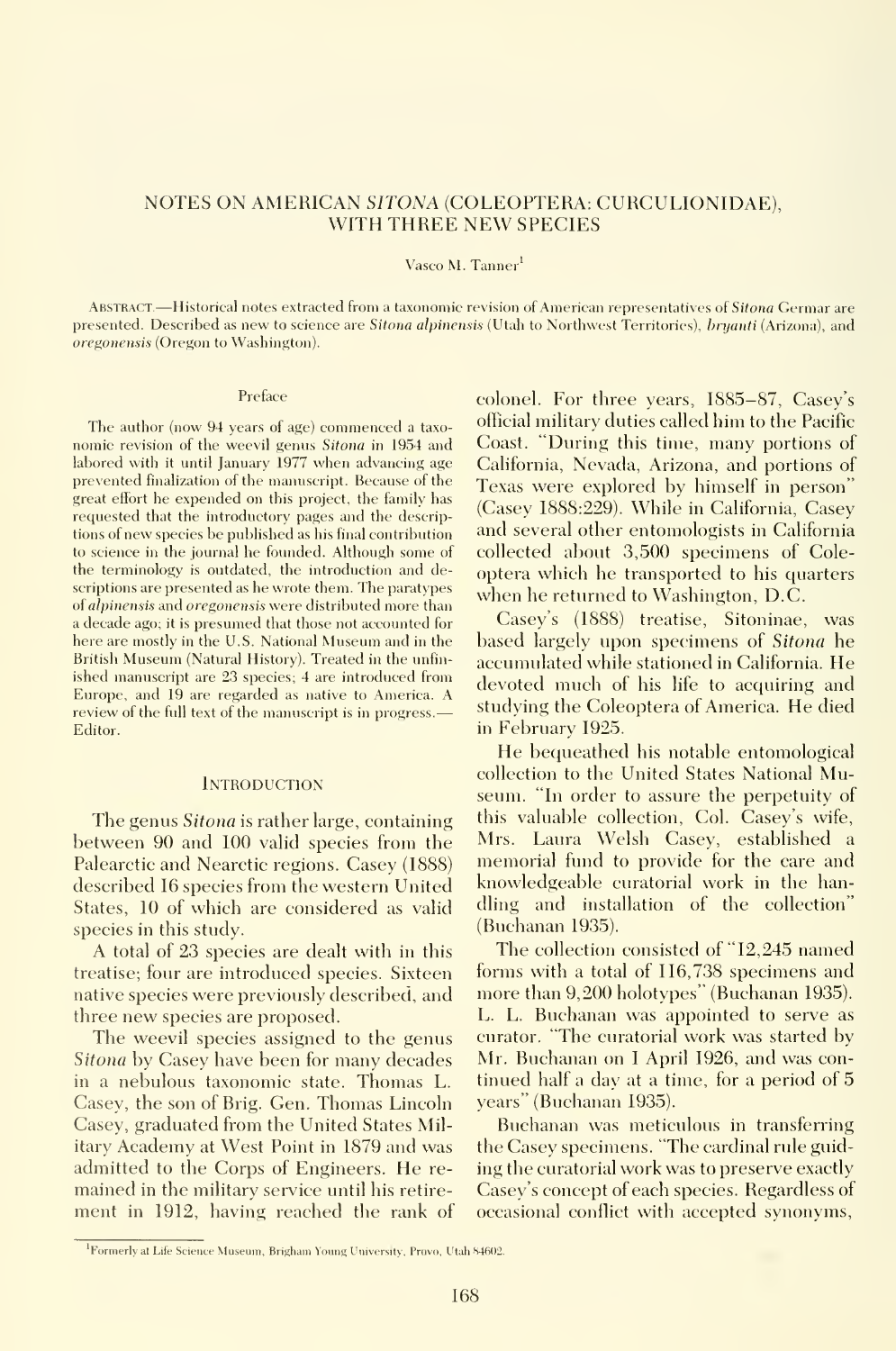Casey's arrangement of specimens was strictly followed; furthermore, steps were taken to virtually guarantee the permanent preservation of this arrangement, so that students, both now and in the future, will have equal assurance that before them stand Casey's actual original series of each species; and not a hodge-podge resulting from accidental misplacement of specimens or interpolation of later and irrelevant material' (Buchanan 1935:6).

<sup>I</sup> have greatly appreciated the care and ac curacy exercised by Buchanan as he trans ferred the specimens into the museum collection. During the course of this study, <sup>I</sup> had the opportunity of visiting the museum on nine different occasions and studying the species of Sitona as Casey had arranged them. <sup>1</sup> always found Buchanan and his aide and successor. Dr. Rose Ella Warner, very cooperative and helpful.

In the 1888 study in which Casey described 16 new native species of *Sitona*, he did not lae, recognize Say's species Sitona indifferens and S. scissifrons or the two distinctive species S. californicus Fahraeus and S. vittatus LeConte, nor did he consider to any extent the variability in size, color, and color pattern of the species he treated.

In 1831, Say (LeConte 1859) discussed 135 species of American weevils, 95 of which he described as new species, including Sitona indifferens and S. scissifrons, both inhabitants of Missouri. His description of S. scis sifrons is brief, but it is more accurate and complete than that of S. indifferens.

Because the original type series of S. scis sifrons was destroyed, and because it is now established that only one good native American species inhabits Missouri, in order to fix the identity of S. scissifrons, <sup>I</sup> have designated a specimen collected at Rock Port, Missouri, by R. E. Munson as the Neotype. This Neotype was deposited in the Entomological Collection at the U.S. National Museum, Washington, D.C.

The type specimens of LeConte's Sitona sordidus and S. vittatus were loaned to me. These have been studied in connection with a large series of specimens from California.

The validation of Sitona californica Fahraeus has been considered in some detail in the treatment of this species in the main text of this studv.

#### **History**

The genus Sitona was proposed by Germar (1817) and was subsequentlv cited by Germar (date ?), Schoenherr (1826, 1834), and Say (1831). Schoenherr (1840) changed the spelling to Sitones from which time it had rather wide usage (LeConte and Horn 1876, Casey 1888). Germar's Sitona has priority over Schoenherr's Sitones.

Sitona is the sole genus of the tribe Sitonini, subfamily Thylacitinae (Kissenger 1964). It is distinguished from all other tribes by the punctation and pubescence of the mandibles, which are sharp and without a tooth on their internal edge and curved into a hook at the apex. Some 90 to 100 species are widespread in the Nearctic and Palearctic regions. Some of the useful characters for distinguishing this genus have been listed by the following authors of Sitona:

'Character generis: Antennae breviuscusubtenues; articulis primis funiculi longiusculis, obconicis, reliquis nodosis; clava oblongovalis; rostrum supra planum aut in medio linea impressum, aut sulcatum; occuli majusculi, in plerisque subrotundati, modice prominuli, in nonnullis oblongi, valde prominuli; thorax subteres, lateribus pone madium rotundatus; elytra elongata, apice ro tundata; humeri obtuse angulati' (Schoenherr 1826:134).

"Antennae geniculate, rather short and slender; the scape elongation clavate, reaching to the middle of the eyes; funiculus with the first and second joints rather long, obconic; the remainder nodose; club elongateovate, acuminate. Rostrum short nearly horizontal; the apex emarginate, above flat, with an impressed longitudinal line or groove; eyes rather large, sometimes rounded, moderately prominent, or oblong and very prominent. Thorax rounded, with the sides a little dilated beyond the middle, as dilated in the middle; scutellum minute, rounded; elytra elongate, with the apex rounded, the shoulders obtusely angulated; legs moderate; femora in crassated in the middle; tibiae truncate at the apex, unarmed" (Stephens 1831:132).

"Mandibles lacking scar, punctured, and with pubescence" (Fowler 1891:216).

"Antennal grooves deep, short, curving abruptly downwards just behind the antennae, scape reaching middle of eyes, funicle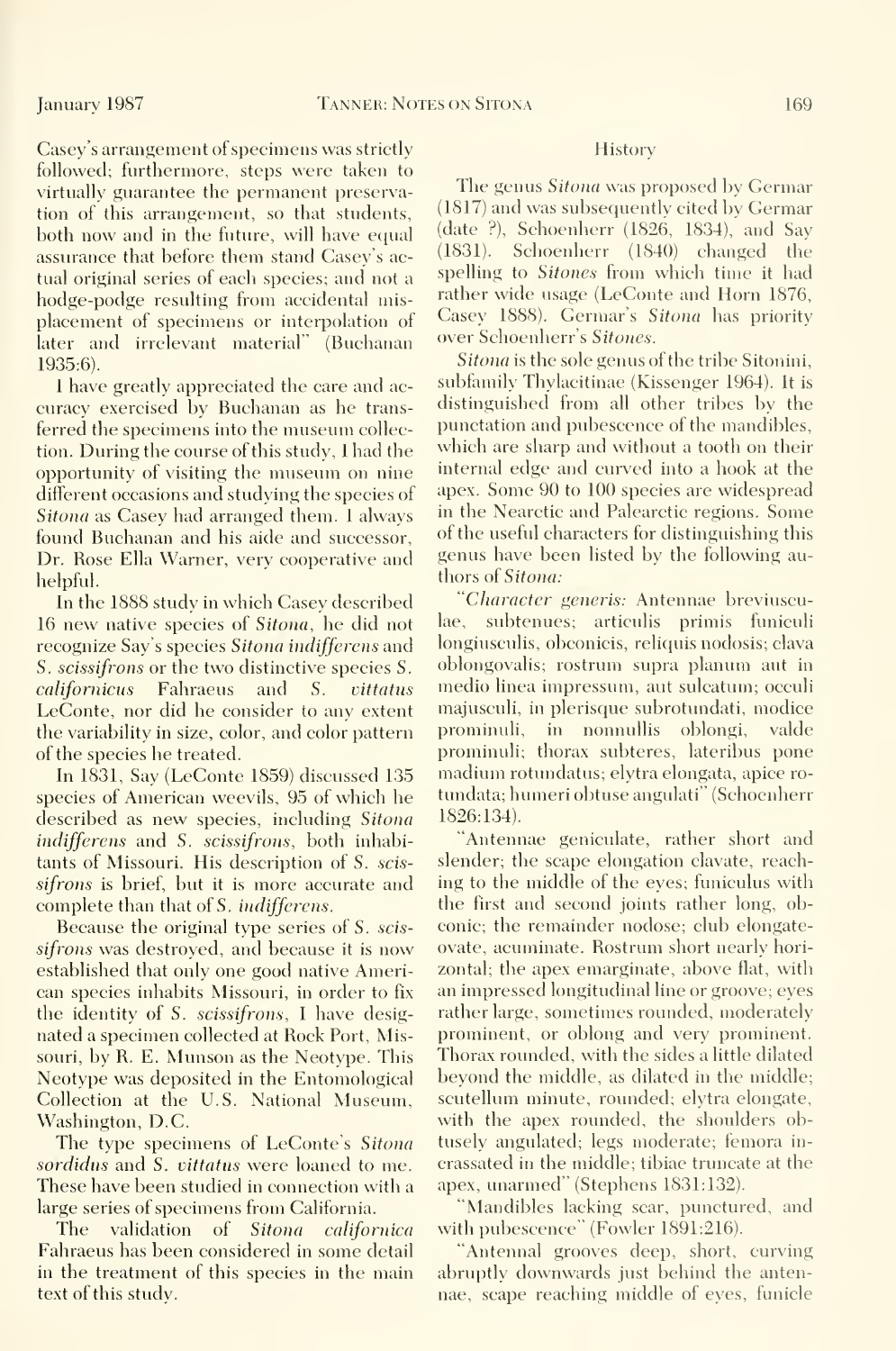7-jointed, joints <sup>1</sup> and 2 thick, 3-7 shorter, club elongate, ringed eyes prominent, round to oblong; front coxae contiguous, hind ones widely separated; claws slender, divergent, appendiculate" (Blatchley and Leng 1916: 140).

"Scape shorter than breadth ofhead including eyes" (Joy 1932:176).

Sitona normally lacks the mandibular scar specimens, in the adult and its larva has spiracles with paired annulate air tubes" (Crowson 1955: 165).

"Rostrum broad and short, and with impressed median line; head behind eyes not much broader than base of rostrum" (Kevan 1959:251, 259).

'Tarsal claw with auxiliary clawlike seta" (Kissenger 1964:23).

In this study the male genitalia have proven to be of value in separating the species; female genital structures are poorly developed and of little, if any, value in the classification of species in this genus.

The above characterizations of Sitona help to identify this genus. The following are some of the major characteristics which have helped to separate the species of Sitona: (1) Inner margin of eye not prominent; inner margin of eye prominent; (2) prothorax with distinct median vitta; prothorax without distinct median vitta; (3) elytra without erect setae; elytra with erect setae; (4) thorax finely punctured; thorax deeply punctured; (5) beak and front sulcate; beak and front not sulcate; (6) aedeagus with pointed median lobe; aedeagus with angular median lobe; (7) size of species specimen (a) small or (b) large; (8) elytra tessellate or not tessellate.

Specimens of a species will fall into one or the other of the above couplets but will also be distinctive in a number of other characteristics. These extrinsic and intrinsic characters within a species, which will affect the color, color pattern, size, and shape of individuals, color and density of body scales, and bodily structures will then need to be carefully stud ied and recorded. In this study much time has been spent checking type specimens of the Casey Collection with many specimens from type areas. This has necessitated the syn onymizing of a number of Casey's species. As early as 1886, Casey disclosed that the only specimen with which he was concerned was the specimen he described. "It will be observed that the descriptions refer in all cases to the single specimen assumed as the type"; and "I have preferred, therefore, in the exist ing state of knowledge, to describe one defi nite type and give such general remarks as may indicate the variation exhibited by the material at hand" (Casey 1886).

My study of the Casey Collection of Sitona the comments made by Buchanan, and the observation by R. E. Blackwelder (1950) that "on the average, nearly half of the species named in the collec tion were described by Casey and consist of a holotype and sometimes a few paratypes, 'have convinced me that if Casey, as he described the above-mentioned native species, had been provided with more specimens for his study and had noted the extent of variation upon which to base each of his new species, the treatise of the Sitona in 1888 would have been much improved.

An examination of Casey's Sitona speci mens revealed that he had very few speci mens of most of the species he described. His Sitona paper and the U.S. National Museum catalog accession record of the type specimens of Sitona , transferred from the Casey Collection by Buchanan in April 1927, show the following were represented: extrusus 3, type  $(2$  paratypes missing)  $+1$  ex. Colo.; varians 13, type; margaritarus 2, type (paratype missing); procerus 1, type; occidentalis 2, type  $(+1)$ paratype); eximius  $4$ , type  $(+3$  paratypes); montanus 2, type  $(+1$  paratype); nebulosus 1, type; alternans 1, type; osculans 2, type (paratype missing); prominens 2, type (+4 ex.); hispidiceps 2, type  $(1$  paratype  $+6$  ex.); augustulus 1, type  $(+1 \text{ ex.})$ ; explicitus 1, type (+10 ex.); apacheanus 2, type (paratype missing); *sparsus* 1, type.

#### NewTaxa

#### Sitona alpinensis, n. sp.

#### Fig. 1

Derm black, scales small, some round, elongate, dense, colored white, brown, black, some iridescent; setae short, black and white, obscurely interspersed among the scales. Head as long as rostrum, wider at base than rostrum; interocular space as wide as length of head, occiput punctate, concealed by scales and setae. Eyes large, slightly ovate, some scales, but no long setae over the dorsal inner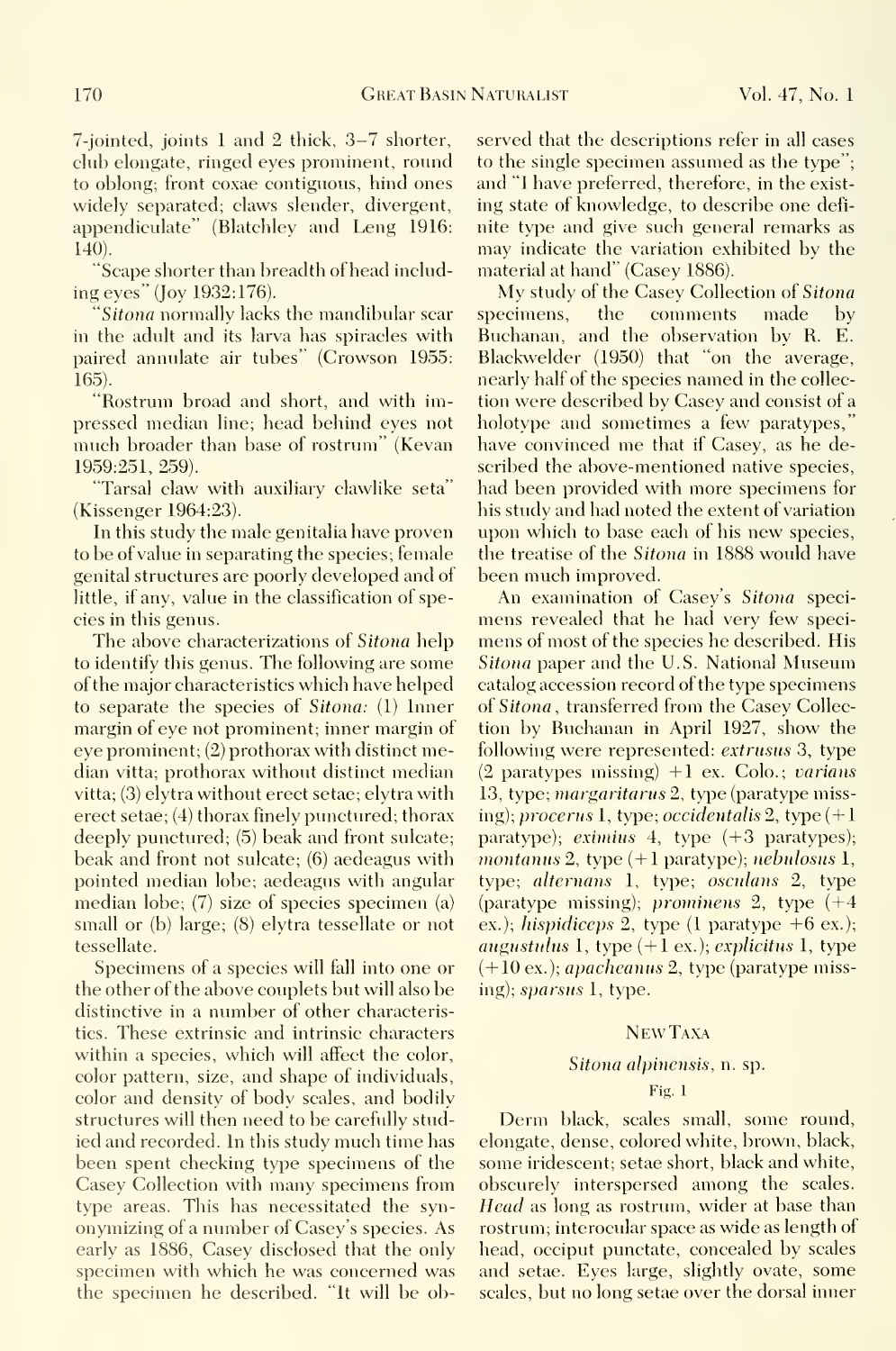

Fig. 1. Sitona alpinensis: dorsal aspect of adult, dorsal and lateral aspects of median lobe of male genitalia.

margin of eye. Rostrum concave, sulcus deep, extends from fovea between eyes to apical flattish area of rostrum. Antenna reddish brown; scape extending to middle of eye; first joint of funicle longer than second; second as long as segments 3-4 combined; club as long as segments 4-7 combined; scrobes deep, directed downward, areas covered with scales between posterior margin of scrobe and anterior margin of eye. Prothorax convex, densely covered with scales and decumbent setae; widest before the middle, wider than long, constricted and slightly elevated at apex; base and apex truncate; punctures deep and nu merous, lateral and medial vitta of white scales and setae; scutellum with white setae. Elytra twice as long as wide, sides parallel two-thirds of length, greatest convexity near declivity, costate, striae punctured, extending from base to apex of elytra; with humeral carina; scales small, vitta of white ones ex tending posteriorly, sutural area with brown scales, some blotches of black scales in declivi tous area; apex rounded, moderately acuminate. Legs, posterior femora extending to posterior margin of fourth ventrite; clothed with white decumbent setae, club of femora moderate in size with a few small white scales; prosternal coxal cavities open. Ventrites 1-2 about equal in width, 3-4 shorter and equal in width, segment 5 as wide as 3-4 combined; all segments clothed throughout with white se tae and scales. Pro-, meso-, and metasternites uniformly clad with white setae and few scales.

LENGTH: 5.2-7.1 mm; breadth: 2.3-2.9 mm.

Type locality: Holotype, Glacier Lake (Emerald Lake), Mount Timpanogos, Utah County, Utah, elevation 10,000 feet; July 1941 (Vasco M. Tanner); allotype, same data as holotype; 20 paratypes: 7, Glacier Lake (Emerald Lake), Mount Timpanogos, elevation 9,800 feet (L. F. Braithwaite, S. K. Taylor, and V. M. Tanner); 3, Hidden Lake, Mount Timpanogos, Utah County, Utah, ele vation 9,700 feet, 27 July 1940 (C. L. Hayward); 3, Aspen Grove, BYU campus environs. Mount Timpanogos, Utah County, Utah, elevation about 6,500 feet (Lowell Miller, V. M. Tanner); 1, Bear Paw Mt., Montana, September 28 (Hubbard and Schwarz); 1, Helena, Montana (collection of C. W. Leng); 1, Gallatin Val., Montana, 10 July 1907 (Wickham Collection, 1933); 1, Gallatin Countv, Montana, elevation 9,400 feet, 10 Julv 1900 (E. Koch); 1, Good Hope, N.W.T., 20 June 1931, Lot 237 (Owen Bryant), found on dwarf pea. Astragalus sp.; 1, Yukon Crossing, Y.T., Can. 24, Vol. <sup>11</sup> (J. M. Jossup).

The holotype, allotype, and one paratype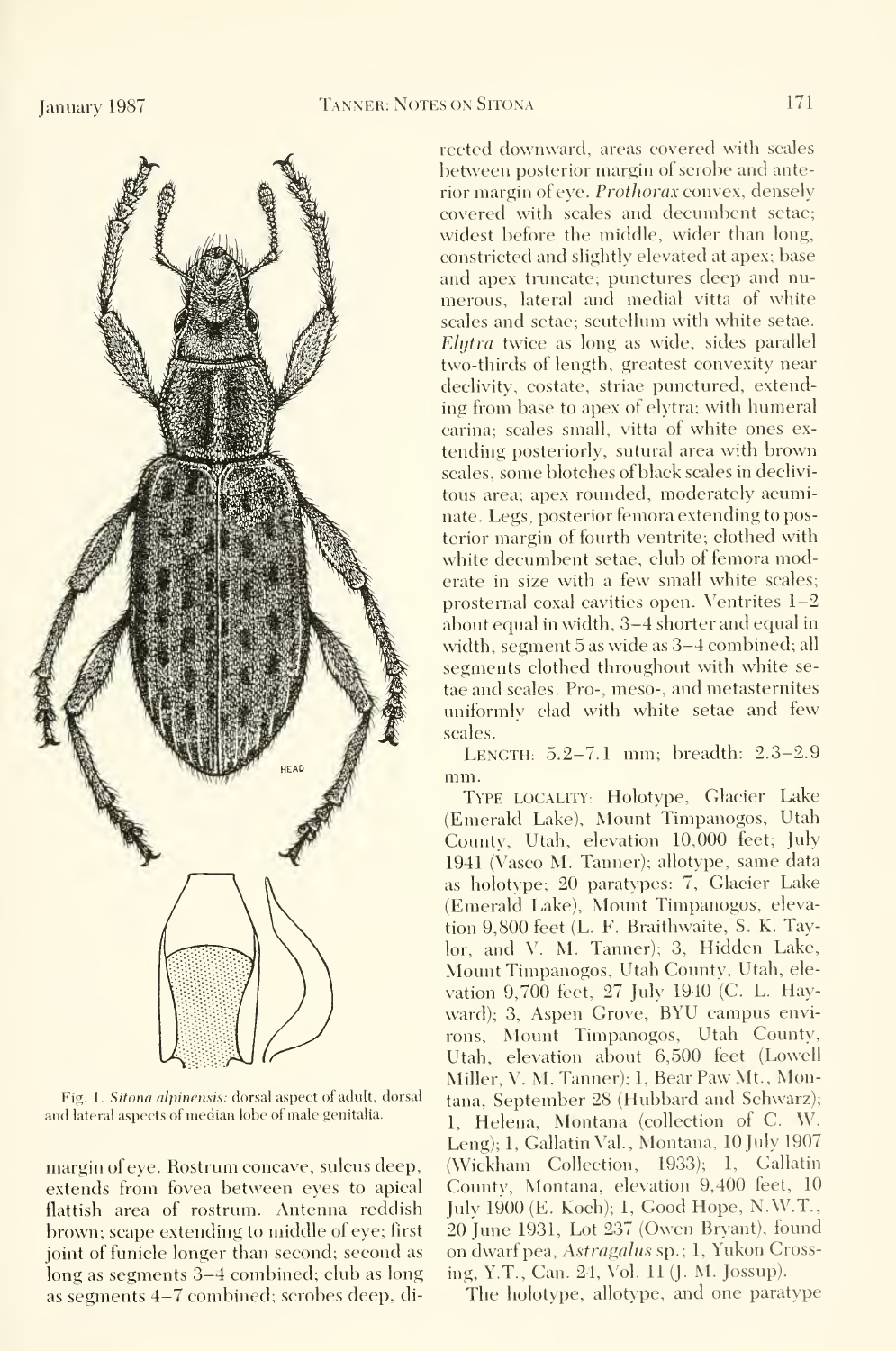are in the Life Science Museum, Brigham Young University. The remaining paratypes were distributed more than a decade ago, but no record was kept of where they were sent.

CHARACTERISTICS: Sitona alpinensis is related to S. *cylindricollis* Fabricius in body shape and color of scales, but alpinensis is a larger species, the rostrum concave, sulcus deep, extending from fovea between eyes to apical flattish area of rostrum. Eyes are large and prominent. Elytra with well-developed costae at least on odd-numbered interstriae. The genitalia of *alpinensis* are distinctive. The median lobe is broader, shorter, and with two orificial plates. Sitona alpinensis is a high-altitude form, having been collected only in the Hudsonian and subalpine zones.

#### Sitona bryanti, n. sp.

#### Fig. 2.

Form robust, derm black; scales and setae black, except white scales on medial vitta of prothorax and lateral vittae of elytra; white scales and setae on ventrites and legs. Head longer and wider than rostrum; sulcus prominent, deep, extending from fovea between the eyes to carina of the rostral disc; frontal of head between eyes flat; eyes prominent, elongated, two-thirds as long as the head; inner margin slightly elevated above margin of head; deep punctures on head and rostrum; long black and silvery setae on the rostrum and head; scrobes deep and discernible from above; antennae dark rufous; scape of anten nae reaching middle of eye; first joint of funicle as long as joints two and three combined; club large, as long as segments 3-7 combined. Prothorax slightly wider than long; not constricted at apex; widest at middle, apex and base equal; thickly punctured and covered with black scales and setae, except for a prominent medial vitta of small elongate white scales. Elytra three-fourths as wide as long; sides straight and parallel in basal threefourths, acutely rounded at apex; disc convex, basal area not elevated, surface without striae, middle of disc punctate, closely covered with small elongate black scales and black, decumbent setae; lateral vittae of white scales ex tending from humeri to umbones; declivitus and covered with white scales and setae from umbones to apex. Legs uniformly brownish in color, clothed with long, decumbent, silvery



Fig. 2. Sitona bryanti: dorsal aspect of adult.

setae; ventrites with thick, low-lying, whitish scales and setae.

LENGTH; 4 mm; width: 1.5 mm.

TYPE LOCALITY: Flagstaff, Coconino County, Arizona. 3-VIII-1936. Owen Bryant, collector. <sup>I</sup> take pleasure in naming this species after Owen Bryant who was <sup>a</sup> very discerning collector. He was a frequent visitor at Brigham Young University and contributed more than 800 specimens of Curculionidae to the entomological collection of the University.

The unique holotype is in the Life Science Museum, Brigham Young University.

Sitona bryanti is a distinctive species. It is small in size, robust in form, with broad, short head and rostrum, medial vitta on prothorax and with lateral vittae on elytra.

#### Sitona oregonensis, n. sp.

#### Fig. 3.

Derm black, robust, elongate, scales ovate, dense, white, brown, and black in color; black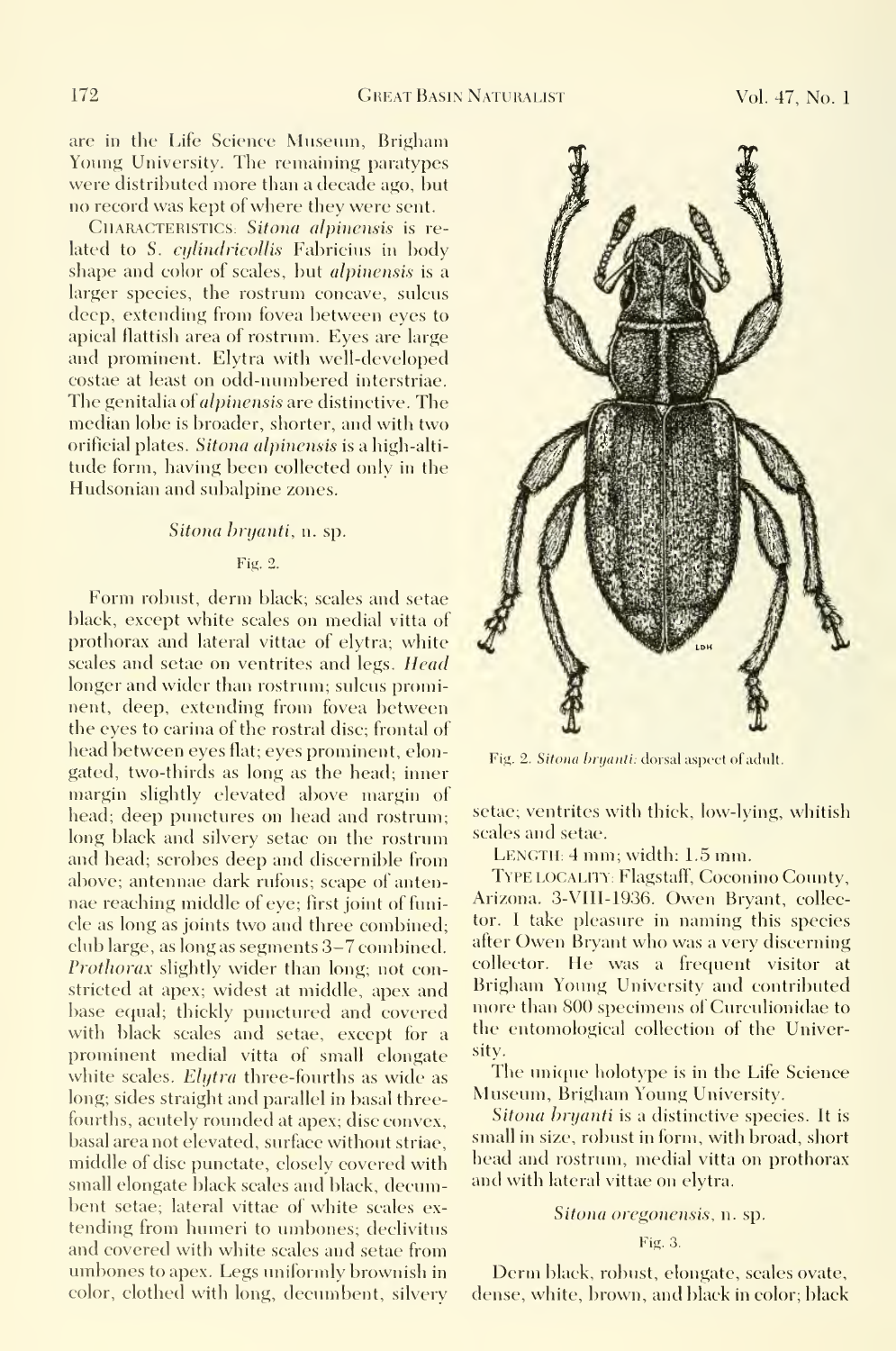

Fig. 3. Sitona oregonensis: dorsal aspect ofadult, dorsal and lateral aspects of median lobe of male genitalia.

scales in patches along intervals of elytra; scales on ventral segments dense, white,

elongate, and intermixed with low-lying setae. Head wider than long; head and beak squamose and punctate; few short brown se tae bordering the eyes; long white setae on rostrum, intermixed with iridescent scales; space between eyes level, divided by deep sulcus, which extends to central fovea of ros trum; eyes prominent, noticeable, convex, in ner margins slightly elevated above margin of head; antennae dark rufous; first joint of funicle as long as joints two and three combined; scrobes deep and discernible from above. Prothorax at middle considerably wider than long; elevated in middle, sloping to apex and base; strongly constricted at one-fifth the length from apex on the sides; base feebly constricted, disc convex, sides arcuate surface punctures obscured by covering of elongate scales; trivittate, marginal stripes well developed, median one narrow; base and apex unequal. Scutellum well developed, covered by white scales. Elytra three times as long as the prothorax and about twice as long as wide; sides straight and parallel in basal threefourths, acutely rounded at apex; disc convex; basal sutural area slightly elevated; intervals tessellate with black scales and setae, medial area with dark bands, lateral portions with bands of white scales; umba with black scales; punctation obscured by dense covering of scales and setae; sparse white setae along lat eral and posterior area. Legs densely covered with light, decumbent setae, scales sparse; venter clad with dense white scales and lowlying setae.

LENGTH; 5.6-6.1 mm; breadth: 2.6-2.9 mm.

The median lobe of the aedeagus is short, narrowed toward the rounded apex.

HOLOTYPE: Tigard, Washington County, Oregon, ll-V-1944 (Anderson), on leaves of lupine. Allotype: Tigard, Washington County, Oregon, ll-V-1944 (Anderson). Paratypes: 5, Tigard, Washington County, Oregon, ll-V-1944 (Anderson); 5, Cornelius Pass, Washington County, Oregon, 9-IV-1936 (K. Gray and J. Schub); 2, Portland, Multnomah County, Oregon, 8-V-1941 (J. Schuh) on Russell lupine; 1, Longview, Cowlitz County, Washington, 16-IX-1944 (Anderson); 1, Forest Grove, Washington County, Oregon, 8-V-1938 (mech trap); 1, Sleila comm. Pierce County, Washington, 24-V-1945 (Forsell) on lupine leaves.